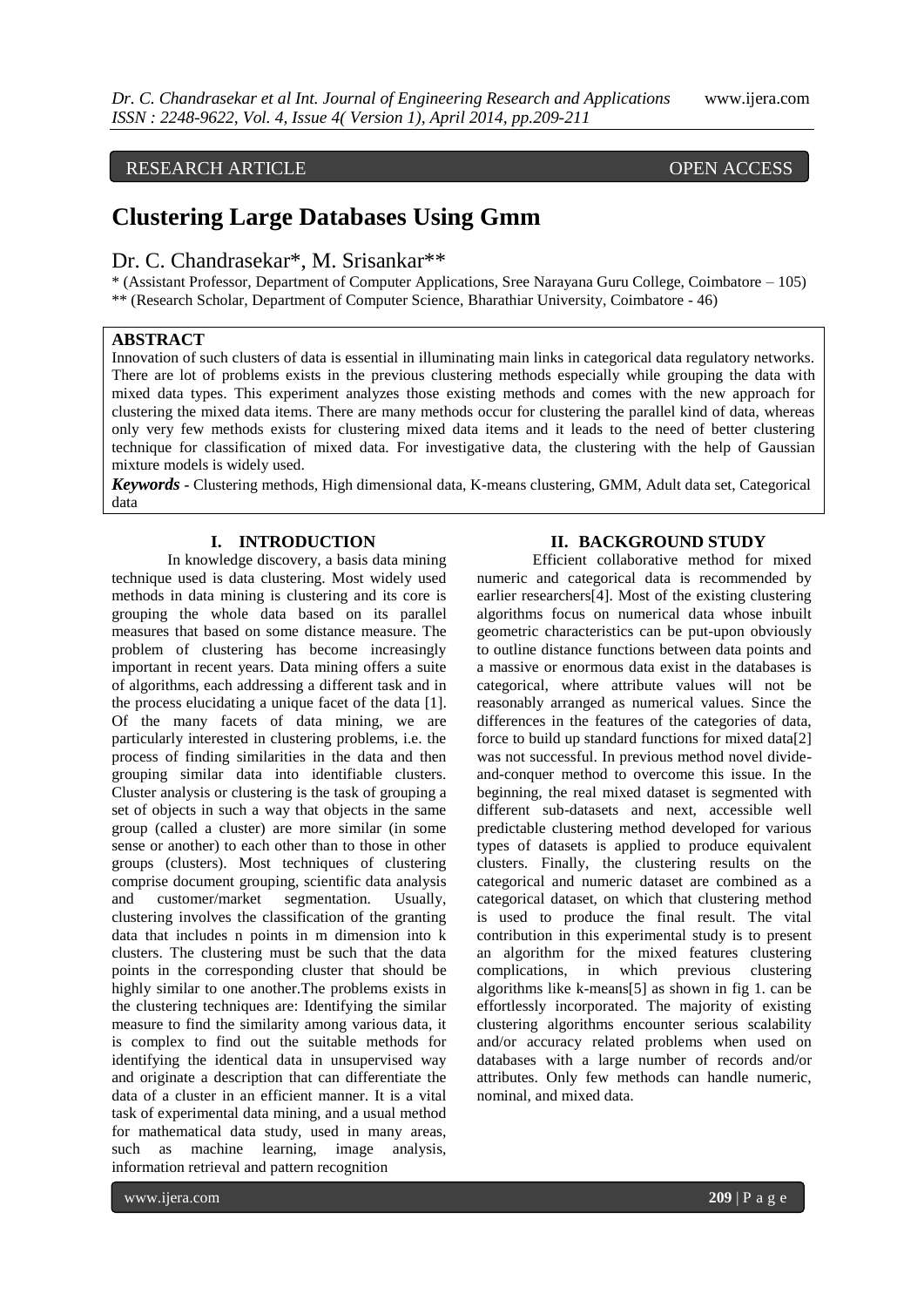*Dr. C. Chandrasekar et al Int. Journal of Engineering Research and Applications* www.ijera.com *ISSN : 2248-9622, Vol. 4, Issue 4( Version 1), April 2014, pp.209-211*



means

# **III. METHODOLOGY**

Clustering in high dimensional spaces is frequently challenging as theoretical results [3] doubted the meaning of closest matching in high dimensional spaces. When the data items are definite or mixed, the similarity is difficult to find by Euclidean distance method. With the enormous data collected from different fields such as banks, or health sector, universities, colleges, schools web-log data and biological sequence data which are definite data need good clustering method. It is highly complicated to group the unconditional data into important category with good distance measure, acquiring sufficient data similarity and to use combination with an effective clustering algorithm and in with mixed numeric and categorical data, only very few methods available. There are many methods occur for clustering the parallel kind of data, whereas only very few methods exists for clustering mixed data items and it leads to the need of better clustering technique for classification of mixed data. The clusters identified in the present study differ somewhat from those from earlier studies. Previous methods often cluster adult dataset into groups of persons by age, salary, married, un-married and country cognitive performance. Even when it compared adult dataset test performance to that of male and female category, the category in the present study produced few performances that would be considered clinically impaired. For investigative data, the clustering with the help of Gaussian mixture models is widely used.



#### **IV. EXPERIMENTAL RESULT**

The investigation study of the proposed technique was accepted with the support of Adult Data Set. The number of clusters answered for the proposed method is lesser when compared to the other approaches and the outliers were not found by using the proposed method. The Proposed algorithm utilizes an active sampling mechanism and compels at most a single examine through the data. The capability to generalize our identifications to other instances is reduced in many approaches. One possible merit identified in the operational definition of age, salary, married, unmarried and the country used in this study as in fig 4. We determine the high quality of the clustering solutions that was found, their explanatory power, and proposed model's good scalability. GMM method has good accuracy, uses a single tunable parameter, and can successfully function with partial memory resources.

#### **4.1 GMM Method**

Gaussian Mixture Models[6] are one among the significant statistically developed approaches for clustering. The concept of clustering, and see how one form of clustering in which it assumed that individual data points are produced by choosing one of a set of multivariate Gaussians and then sampling from them. This can be a distinct related to operation and examine how to learn such a thing from data, and we discover that an optimization. This optimization method is called Expectation Maximization (EM).

### **4.2 Adult data set**

The adult data set from the UCI repository contains massive data with both numeric and nominal values. There are a total of 18,322 records, split in a 2:1 ratio to form a train and test set. The target class indicates whether a person by age, income, married and unmarried. After challenging the nominal